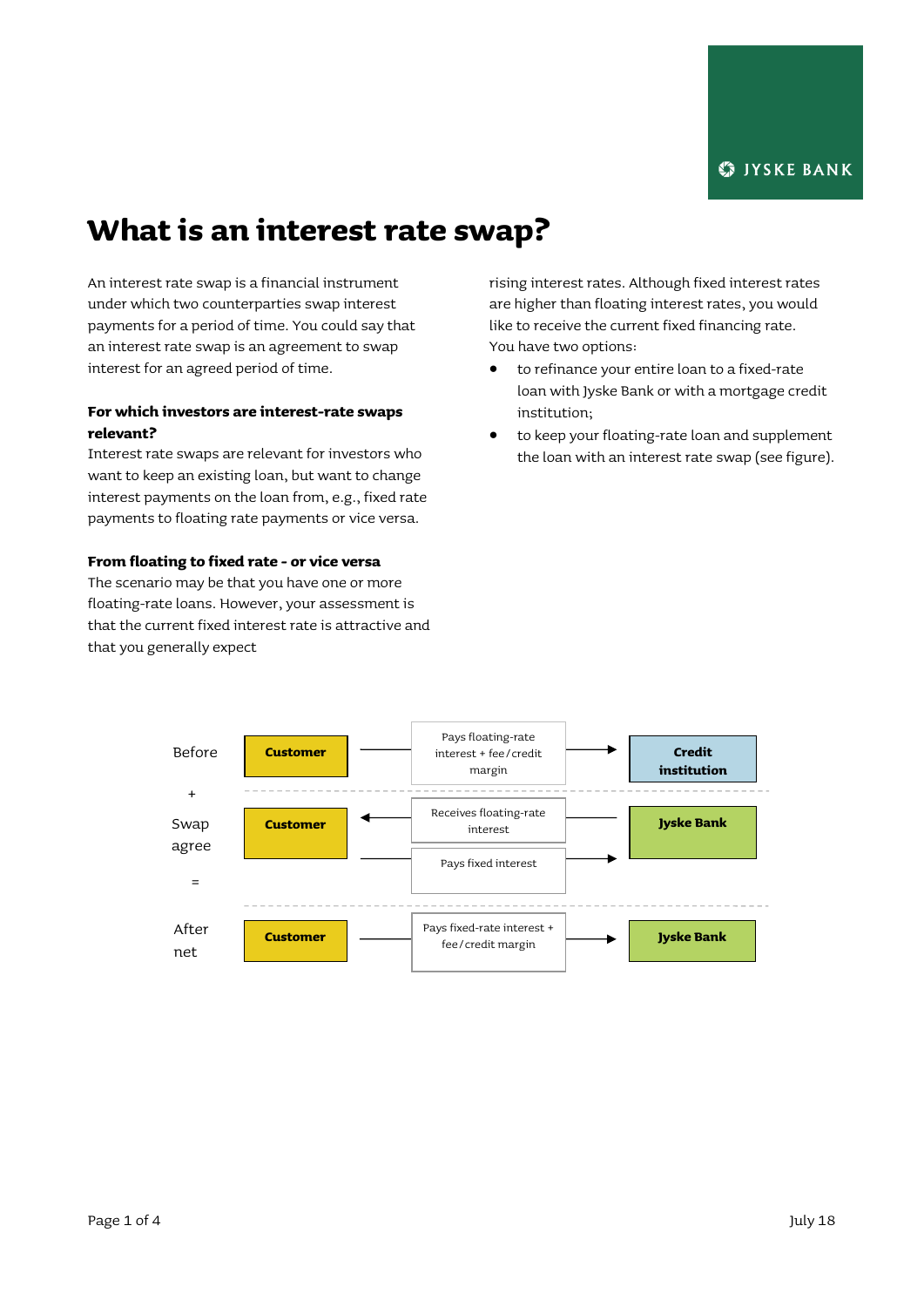## **S**IYSKE BANK

## **Keep the loan, but swap payment flow**

If you opt for an interest rate swap, your old loan continues with the existing instalment and interest conditions – but you swap interest payments with Jyske Bank. The interest rate swap offsets – more or less precisely – the interest payments on existing loans against new interest conditions and payments. Completely hedging your fundamental interest payments is not always possible since you cannot always hedge the specific basis rate on the loan. It may be that you pay interest based on an overnight rate on your loan, but you receive interest based on a three-month rate in the interest rate swap. Moreover, the credit margin and/or the fee may change on the existing loan. Payment flows under an interest rate swap alone consist of the regular interest payments.

## **Also for loans provided by other lenders**

Since the loan itself is not changed, Jyske Bank also offers interest rate swaps for loans provided by other lenders than Jyske Bank - including lease financing.

#### **When should you do what?**

Of course, the spread is important when you decide whether you want to enter into a swap agreement, but it is equally important to consider how you expect interest rates to develop:

- if you expect interest rates to fall, you should choose a floating-rate loan;
- if you expect interest rates to increase, you should choose a fixed-rate loan.

The above assumes a normal interest-rate structure. When the interest-rate structure is normal, it means that fixed interest rates are higher than floating interest rates.

## **What happens in practice?**

- your loan continues;
- you enter into an interest rate swap agreement with Jyske Bank – which runs concurrently with your loan;
- Jyske Bank confirms all agreements by sending the agreement to you which you must accept by your signature and return to the Bank;
- you need not sign any new loan agreement as you would have had to do if you were refinancing an ordinary loan.

## **Terms and conditions**

When you trade financial instruments like interest rate swaps with the Bank, you always sign a **service agreement** in which Jyske Bank stipulates how the Bank manages /monitors the risk you assume. The service agreement entitles the Bank to close the interest rate swap or demand security if the **market value** of the interest rate swap moves in negative direction and exceeds certain agreed and granted credit limits.

The market value expresses the value of the interest rate swap relative to current market rates and time to expiry. Please be aware that a traditional interest rate swap is non-callable which may be a disadvantage compared with a callable mortgage loan which can be paid off at par.

The service agreement will contain 'amber' and 'red' alerts, indicating a negative net market value. The current market value appears from a special account which can be viewed in the Netbank. You may close the swap early at market value which is calculated on the basis of the current interest rate market. In the event of special, extreme market conditions, without current market prices, Jyske Bank may not be able to offer you to close the transaction, which may lead to losses.

In addition to the basic service agreement, an interest rate swap agreement **may** in some situations include your or the Bank's right to end the agreement early – also known as a **break clause**.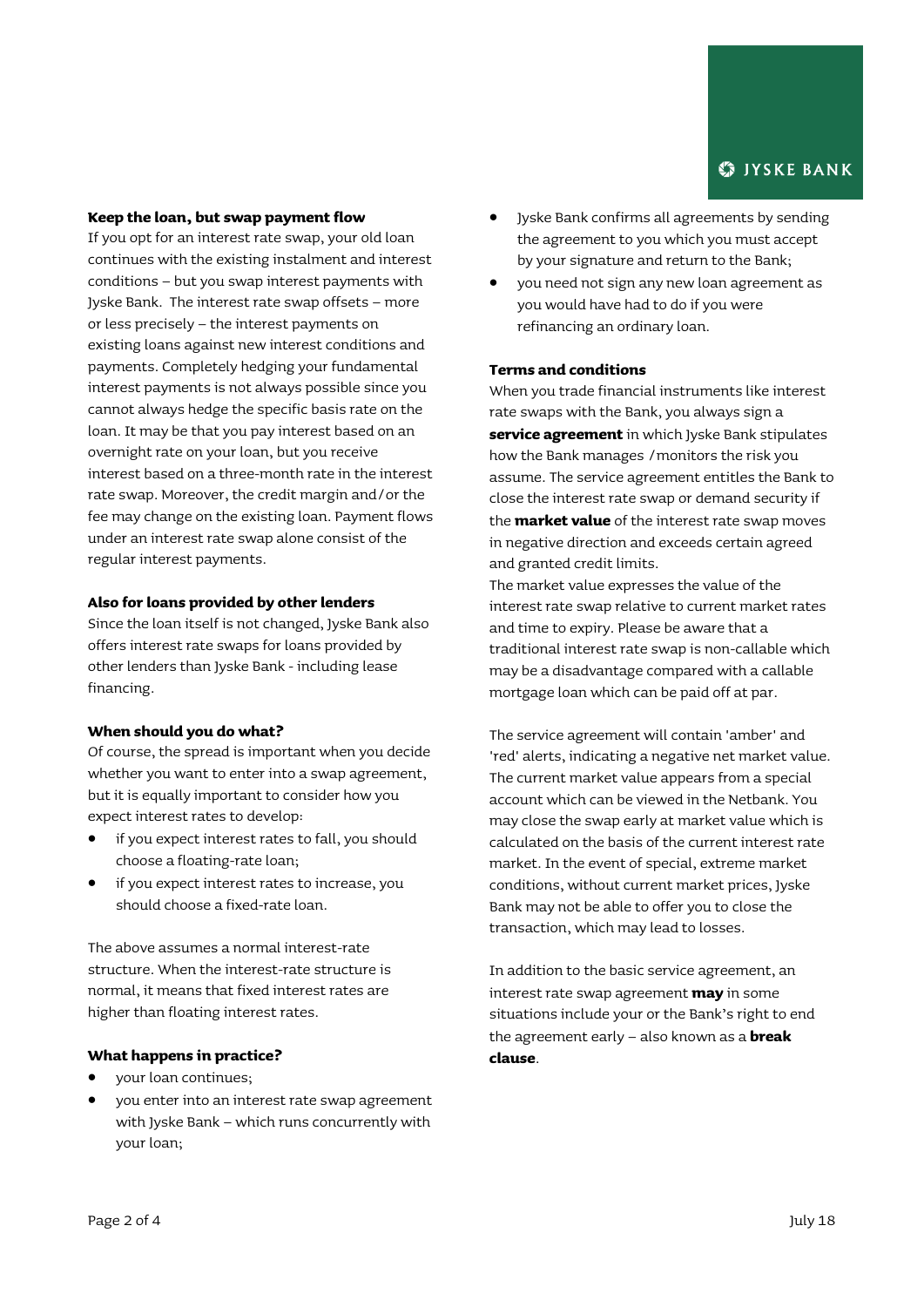*For further information – please see the individual fact sheets "Calculation of risk on derivative financial instruments" and "About break clauses".* They are available on request from your relationship manager.

## **Costs and market value**

The margin, which the Bank charges for the transaction, is included in the calculation of the market value. Therefore, the market value will generally be negative from the start of the swap because all future payments are discounted back to the present time at an interest rate corresponding to the market rate.

#### **About risk**

If you pay fixed-rate interest and receive floatingrate interest, the market value will become negative if interest rates decline. It is important that you have sufficient financial strength when you use financial instruments. You should be able to withstand any negative consequences of changes in interest rates and market risk – even in case of extreme swings in interest rates. This means that your position may be less favourable, both with respect to credit conditions and borrowing opportunities.

You should be aware that you are buying a derivative financial instrument and will be in a different position than if you had refinanced the underlying loans by traditional means.

When using benchmarks (e.g. interest rate benchmarks) in swaps, you must be aware of the risk that these benchmarks are or can be subject to national, international or other initiatives, which may mean that the composition of the benchmark is changed or that the benchmark completely disappears.

Further information is available at: *[jyskebank.dk/omjyskebank/aftaler/fallbackplans.](http://www.jyskebank.dk/omjyskebank/aftaler/fallbackplans)*

An interest rate swap is a financial product classified as red according to the risk classification.

*Read more about the risk classification of investment products at: jyskebank.dk/investmentinfo*

We recommend that you seek advice from professional advisers about any accounting and tax consequences before entering into interest rate swaps.

#### **What you should know before trading**

If you wish to receive personal advisory services in connection with the establishment and the ongoing development of the interest rate swap, a suitability test must be performed allowing the Bank to assess the suitability of the interest rate swap relative to the purpose and the time horizon. Your financial strength, risk tolerance and knowledge of and experience with interest rate swaps will be included in the test. We recommend that you contact your relationship manager if you have any questions in relation to anything described in this fact sheet, or if, generally, you would like to have some points clarified.

## **Tax**

We give advice on tax issues in connection with specific transactions. However, the tax rules differ depending on whether you trade as a private